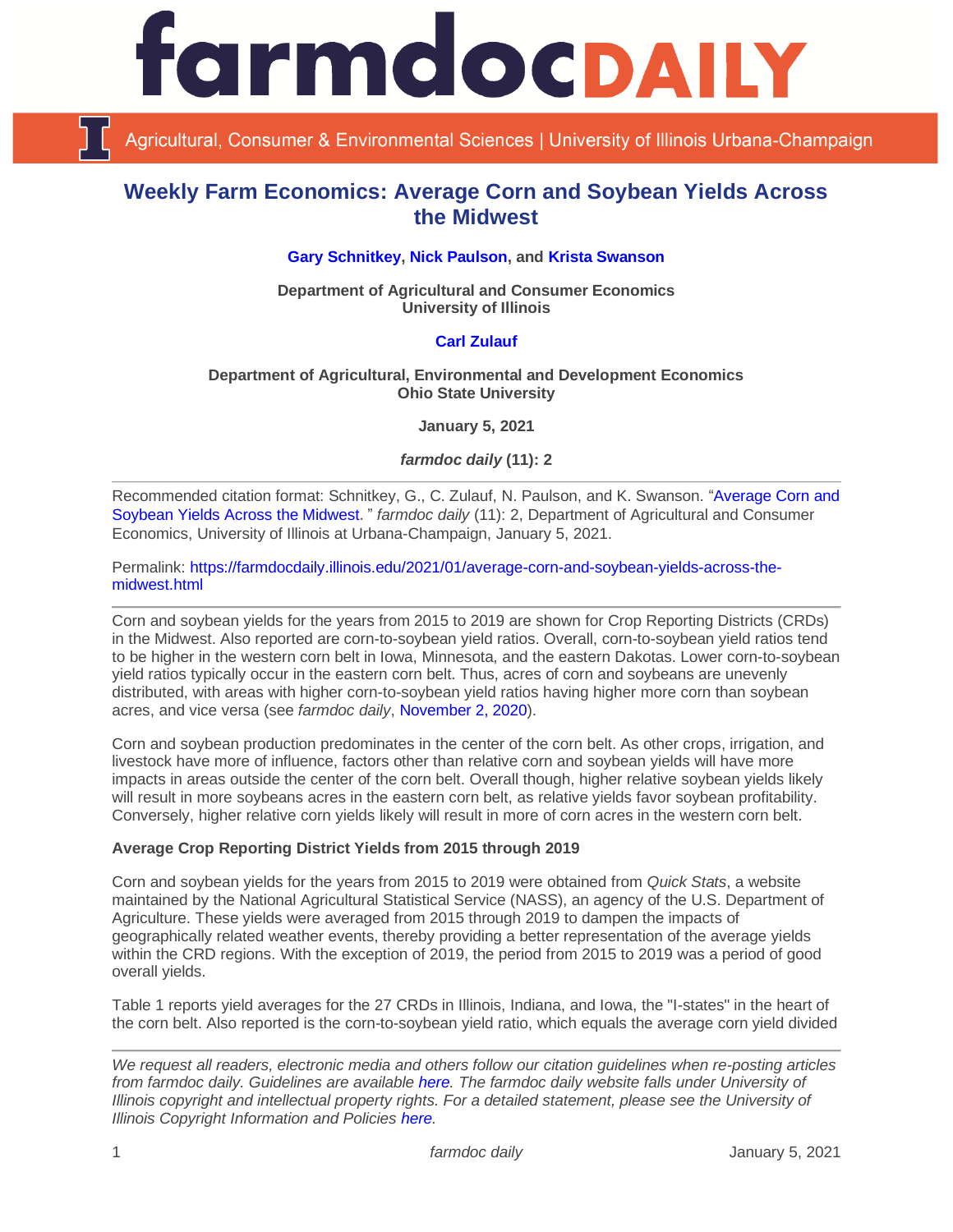by the average soybean yield. Take, for example, the Central CRD in Illinois. The Illinois Central CRD has a 210.4 bushel per acre average corn yield, a 64.0 bushel per acre soybean yield, and a 3.29 corn-tosoybean yield ratio (3.29 = 210.4 corn yield / 64.0 soybean yield). Higher yield ratios indicate that corn is relatively more productive than soybeans, and vice versa. Generally, corn will be relatively more profitable than soybeans in areas where corn-to-soybean yield ratios are higher, and vice versa. As a result, areas with higher yield ratios will more corn acres than soybean acres, and vice versa. Conversely, areas with lower yield ratios will tend to have more soybeans (see *farmdoc daily*, [November 2, 2020\)](https://farmdocdaily.illinois.edu/2020/11/prevalence-of-corn-and-soybeans-across-the-midwest.html).

| <b>State</b>         | <b>Crop Reporting</b><br><b>District</b> | Corn  |                   | Soybeans |                   | Corn-to-Sobyean Yield<br>Ratio |                   |
|----------------------|------------------------------------------|-------|-------------------|----------|-------------------|--------------------------------|-------------------|
|                      |                                          | Yield | Rank <sup>1</sup> | Yield    | Rank <sup>1</sup> | Yield                          | Rank <sup>1</sup> |
| <b>Illinois</b>      | Northwest                                | 203.0 | (5)               | 60.0     | (4)               | 3.38                           | (7)               |
| <b>Illinois</b>      | Northeast                                | 191.9 | (11)              | 57.2     | (10)              | 3.35                           | (11)              |
| <b>Illinois</b>      | West                                     | 201.8 | (7)               | 60.0     | (3)               | 3.36                           | (10)              |
| <b>Illinois</b>      | Central                                  | 210.4 | (1)               | 64.0     | (1)               | 3.29                           | (14)              |
| <b>Illinois</b>      | East                                     | 190.2 | (12)              | 59.9     | (5)               | 3.18                           | (21)              |
| <b>Illinois</b>      | <b>West Southwest</b>                    | 194.1 | (10)              | 61.9     | (2)               | 3.14                           | (25)              |
| <b>Illinois</b>      | <b>East Southeast</b>                    | 182.7 | (16)              | 57.8     | (9)               | 3.16                           | (22)              |
| <b>Illinois</b>      | Southwest                                | 156.5 | (26)              | 47.4     | (27)              | 3.30                           | (13)              |
| <b>Illinois</b>      | Southeast                                | 155.9 | (27)              | 47.6     | (26)              | 3.28                           | (15)              |
| Indiana              | Northwest                                | 168.4 | (21)              | 54.0     | (19)              | 3.12                           | (27)              |
| Indiana              | North Central                            | 172.1 | (19)              | 53.5     | (21)              | 3.22                           | (19)              |
| Indiana              | Northeast                                | 162.7 | (23)              | 52.0     | (22)              | 3.13                           | (26)              |
| Indiana              | <b>West Central</b>                      | 183.6 | (15)              | 56.8     | (14)              | 3.23                           | (18)              |
| Indiana              | Central                                  | 176.7 | (17)              | 56.1     | (15)              | 3.15                           | (23)              |
| Indiana              | <b>East Central</b>                      | 169.2 | (20)              | 53.8     | (20)              | 3.14                           | (24)              |
| Indiana              | Southwest                                | 172.6 | (18)              | 54.0     | (18)              | 3.20                           | (20)              |
| Indiana              | South Central                            | 161.1 | (25)              | 49.6     | (24)              | 3.25                           | (17)              |
| Indiana              | Southeast                                | 162.4 | (24)              | 48.2     | (25)              | 3.37                           | (9)               |
| lowa                 | Northwest                                | 199.0 | (8)               | 59.0     | (6)               | 3.37                           | (8)               |
| lowa                 | North Central                            | 198.0 | (9)               | 56.8     | (13)              | 3.49                           | (4)               |
| lowa                 | Northeast                                | 203.8 | (2)               | 56.9     | (12)              | 3.58                           | (1)               |
| lowa                 | <b>West Central</b>                      | 203.2 | (4)               | 58.0     | (8)               | 3.50                           | (3)               |
| lowa                 | Central                                  | 203.0 | (6)               | 57.1     | (11)              | 3.56                           | (2)               |
| lowa                 | <b>East Central</b>                      | 203.5 | (3)               | 58.4     | (7)               | 3.48                           | (5)               |
| lowa                 | Southwest                                | 188.6 | (13)              | 54.8     | (17)              | 3.44                           | (6)               |
| lowa                 | South Central                            | 166.4 | (22)              | 50.9     | (23)              | 3.27                           | (16)              |
| lowa                 | Southeast                                | 186.4 | (14)              | 55.6     | (16)              | 3.35                           | (12)              |
| Average <sup>2</sup> |                                          | 184.0 |                   | 55.6     |                   | 3.31                           |                   |

# **Table 1. Average Corn Yields, Soybean Yields, and Corn-to-Soybean Yield Ratio for**

 $^1$  Ranked from highest to lowest among the 27 crop reporting districts in Illinos, Indiana, and Iowa.

 $2$  Average of 27 crop reporting districts in Illinos, Indiana, and Iowa.

Source: Yield data is from the National Agricultrual Statistical Service, USDA.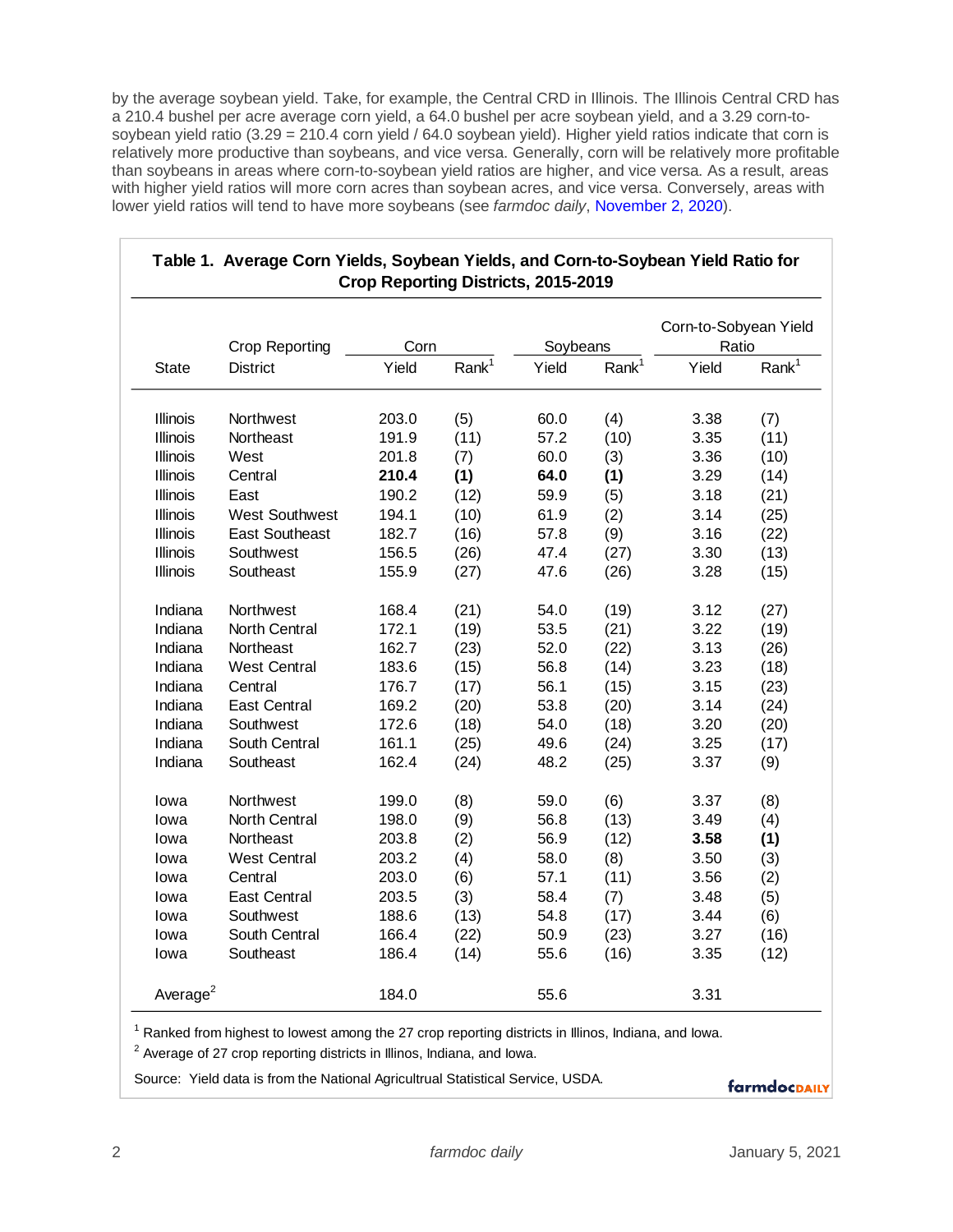# **Corn Yields**

From 2015 to 2019, the CRD with the highest average corn yield in the I-state was 210.4 bushels per acre in the Central CRD in Illinois. The next three highest yields occurred in CRDs in Iowa:

- Northeast CRD at 203.8 bushels per acre,
- East Central CRD at 203.5 bushels per acre, and
- West Central CRD at 203.2 bushels per acre.

The CRD with the fifth-highest average yield was the Northwest CRD in Illinois at 203.0 bushels per acre.

In the I-states, the lowest yielding CRDs were in southern Illinois and southern Indiana. The two lowest average yields were 155.9 bushels per acre in Southeast CRD in Illinois and 156.5 bushels per acre in Southwest CRD in Illinois. South Central CRD in Indiana has a 161.1 bushel per acre yield, and the Southeast CRD in Indiana had a 161.1 bushel per acre average.

Figure 1 shows average corn yields not only for CRDs in the I-states but also across the Midwest. The highest corn yields were in central Illinois, extending west through western Illinois, northern and central Iowa, into Nebraska. Yields tend to be lower the further one moves from the center of the Corn Belt. When compared to the larger Midwest, southern Illinois and southern Indiana had close to average yields. Lower yields occurred in Missouri; Kansas; western North Dakota, South Dakota, and Nebraska; northern Minnesota and Wisconsin; many CRDs in Michigan; and eastern Ohio.



#### **Soybean Yields**

As with corn, the CRD with the highest soybean yields is the Central District in Illinois at 64.0 bushels per acre. The next four highest-yielding soybean CRDs also were all in Illinois:

- West Southwest CRD at 61.9 bushels per acre,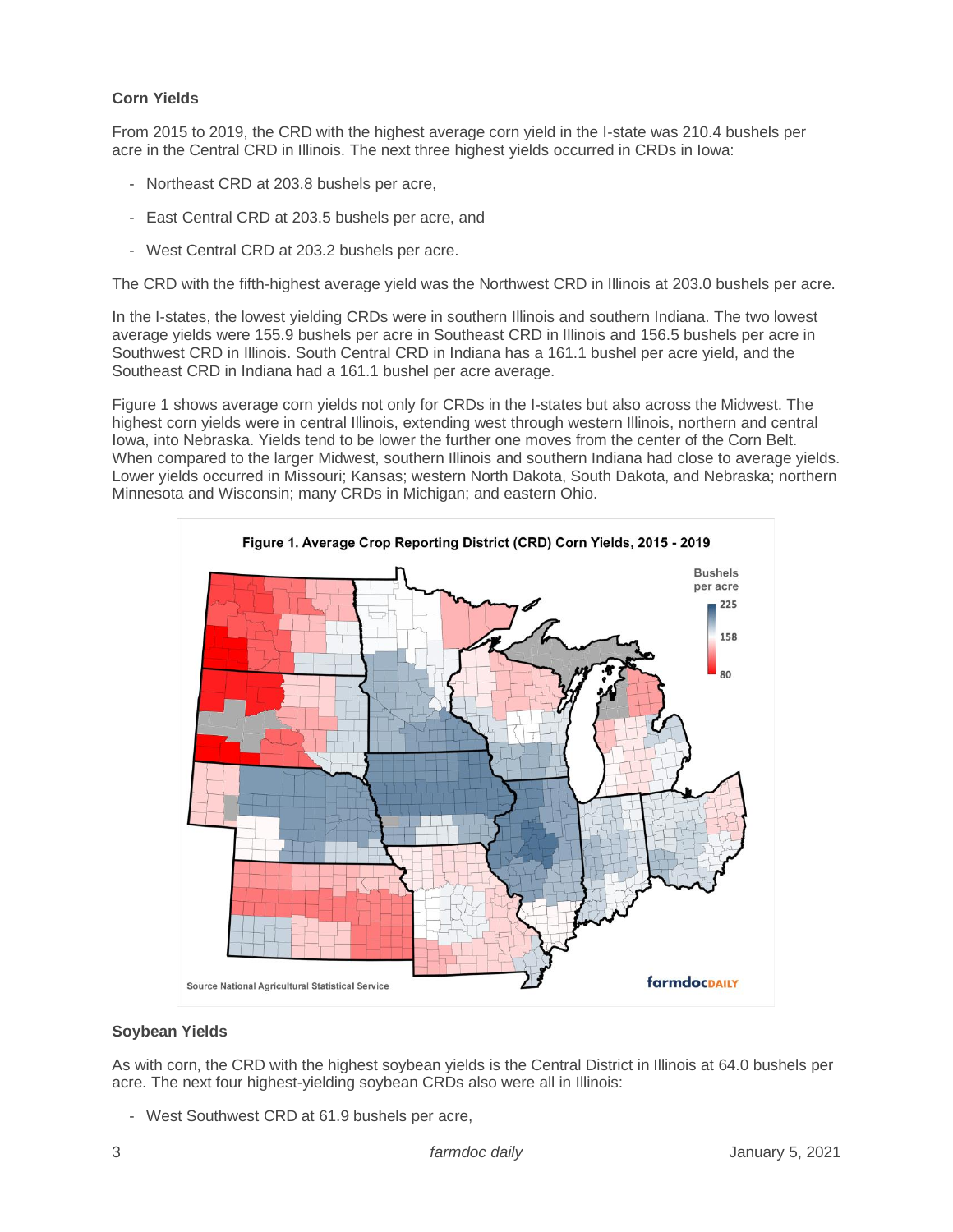- West CRD at 60.0 bushels per acre.
- Northeast CRD at 60.0 bushels per acre, and
- East CRD at 59.9 bushels per acre.

In the I-states, the lowest yielding districts were in southern Illinois and southern Indiana. The two lowest yielding CRDs were in southern Illinois: Southwest CRD at 47.4 bushels per acre and Southeast CRD at 47.6 bushels per acre. The next two lowest CRDs were in southern Indiana: Southeast CRD at 48.2 bushels per acre and South Central CRD at 49.6 bushels per acre. These four CRDs have significant amounts of double-crop soybeans, which may pull down yields.

Figure 2 shows the average soybean yields across the Midwest. The highest soybean yields were in Central CRD in Illinois and then moved through northern and central Iowa and Nebraska. Some of the higher soybean yields occurred in Nebraska.



For the I-states, the lowest yields were in southern Illinois and southern Indiana. When compared to the Midwest, southern Illinois and southern Indiana had close to average yields, similar to corn. Lower yields occurred in Missouri, eastern and central Kansas, western South Dakota, North Dakota, northern Minnesota and Wisconsin, Michigan, and eastern Ohio.

# **Corn-to-Soybean Yield Ratios**

Over the entire Midwest, the average corn-to-soybean yield ratio was 3.39. Ratios exhibited spatial patterns, as is illustrated in Figure 3. Note that the central CRD in Illinois had the highest average corn and soybean yields, respectively, at 210.4 and 64.0 bushels per acre. Its corn-to-soybean yield ratio of 3.29 was near the average for the I-states. In the I-states, higher corn-to soybean ratios tend to be located west and north of Illinois' Central CRD, in western Illinois and northern and central Iowa. Overall, one would expect corn to be more of an advantage in these areas relative to soybeans. In the I-states, lower corn-to-soybean rations tend to be east and south of the central CRD in Illinois: in southern and